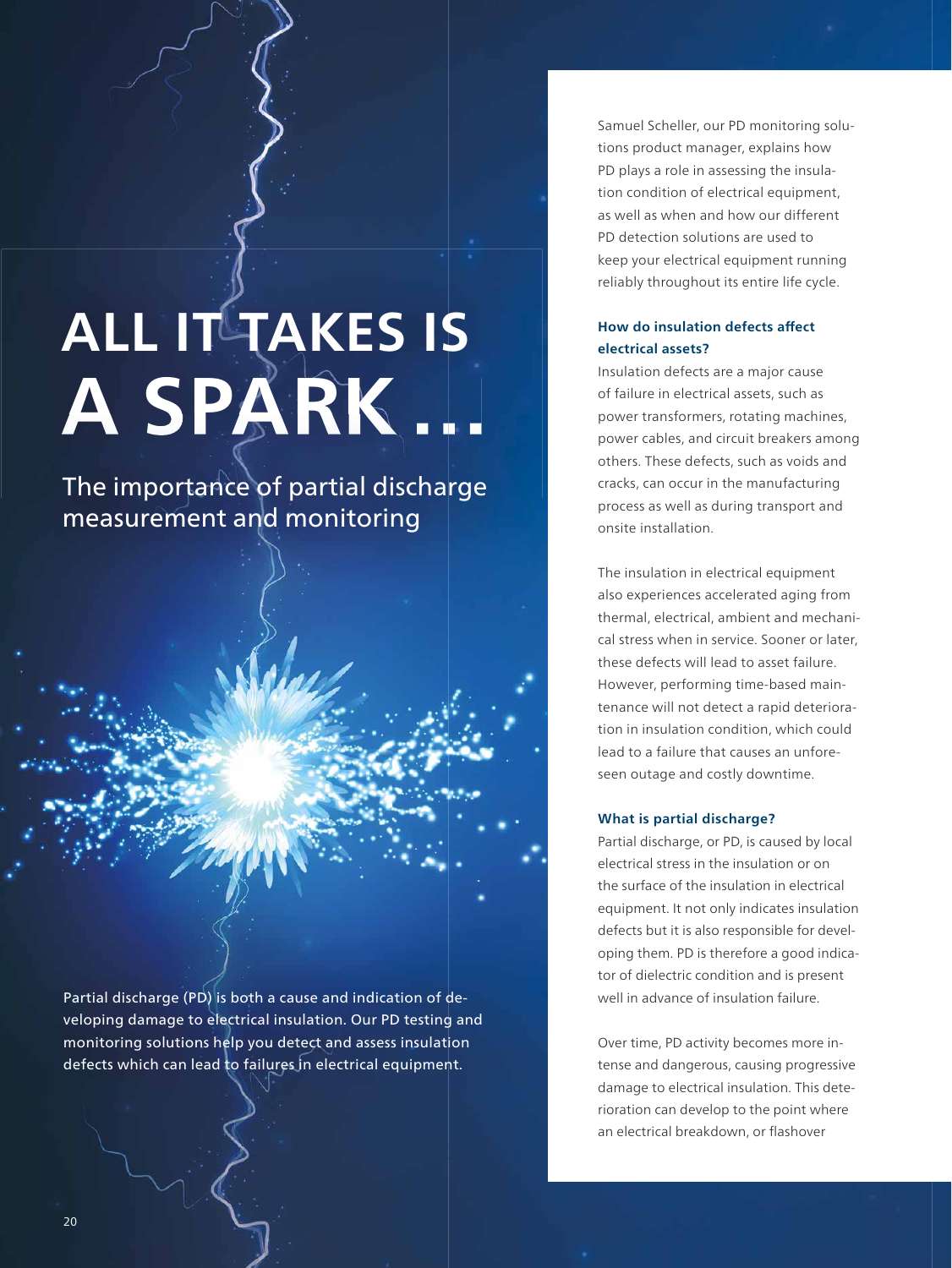occurs, which can result in costly asset damage and an unforeseen outage.

#### **Why measure partial discharge?**

PD measurement is the most effective, reliable and non-intrusive dielectric measurement method for early fault detection. It can be performed at any time from the factory to the end of the life cycle. Since PD measurement equipment is very sensitive to PD activity, it can effectively identify weak points

in the insulation system and help you diagnose the insulation condition of an electrical asset.

#### **Types of electrical PD detection**

There are various methods for measuring PD activity during different stages of an electrical asset's life cycle. Beginning with the development and manufacturing of electrical assets and components, off-line PD measurements are performed with an external highvoltage source during routine and factory testing according to the IEC 60270 standard. These off-line PD measurements ensure that the electrical insulation meets specific quality and performance standards before the assembled asset is delivered and connected to the grid. Off-line PD measurements are also performed onsite during mandatory site acceptance tests in order to ensure that the insulation was not damaged during transport.





**Permanent Monitoring MONCABLO** 

|                         | <b>Function / feature</b>                                                                                                            | <b>MPD 800</b> | <b>MONTESTO 200</b> | <b>MONGEMO</b> |
|-------------------------|--------------------------------------------------------------------------------------------------------------------------------------|----------------|---------------------|----------------|
| diagnosis<br>Off-line   | Standards compliant continuous real time<br>interactive PD measurements (Inception/<br>extinction voltage, Q(v) diagnostic diagrams) |                |                     |                |
|                         | Advanced tools for noise suppression and<br>PD pattern analysis                                                                      |                |                     |                |
| diagnosis<br>On-line    | Real-time measurement and trending for<br>hours to days of Q <sub>WTD</sub> /Q <sub>IEC</sub> over time<br>(re-occurring PRPD)       |                |                     |                |
| monitoring<br>On-line   | Trending over weeks to months of<br>$Q_{WTD}/Q_{EC}$ over time (re-occurring PRPD)                                                   |                |                     |                |
|                         | Monitoring over years of $Q_{\text{wTD}}$ over time<br>(re-occurring PRPD)                                                           |                |                     |                |
| Reporting<br>and alarms | System and asset status and alarms                                                                                                   |                |                     |                |
|                         | Automatic PD clustering and asset<br>specific reporting (e.g. RotM PatClass)                                                         |                |                     |                |
|                         | Measurement report                                                                                                                   |                |                     |                |
| <b>Interfaces</b>       | <b>API</b>                                                                                                                           |                |                     |                |
|                         | Interface to SCADA                                                                                                                   |                |                     |                |